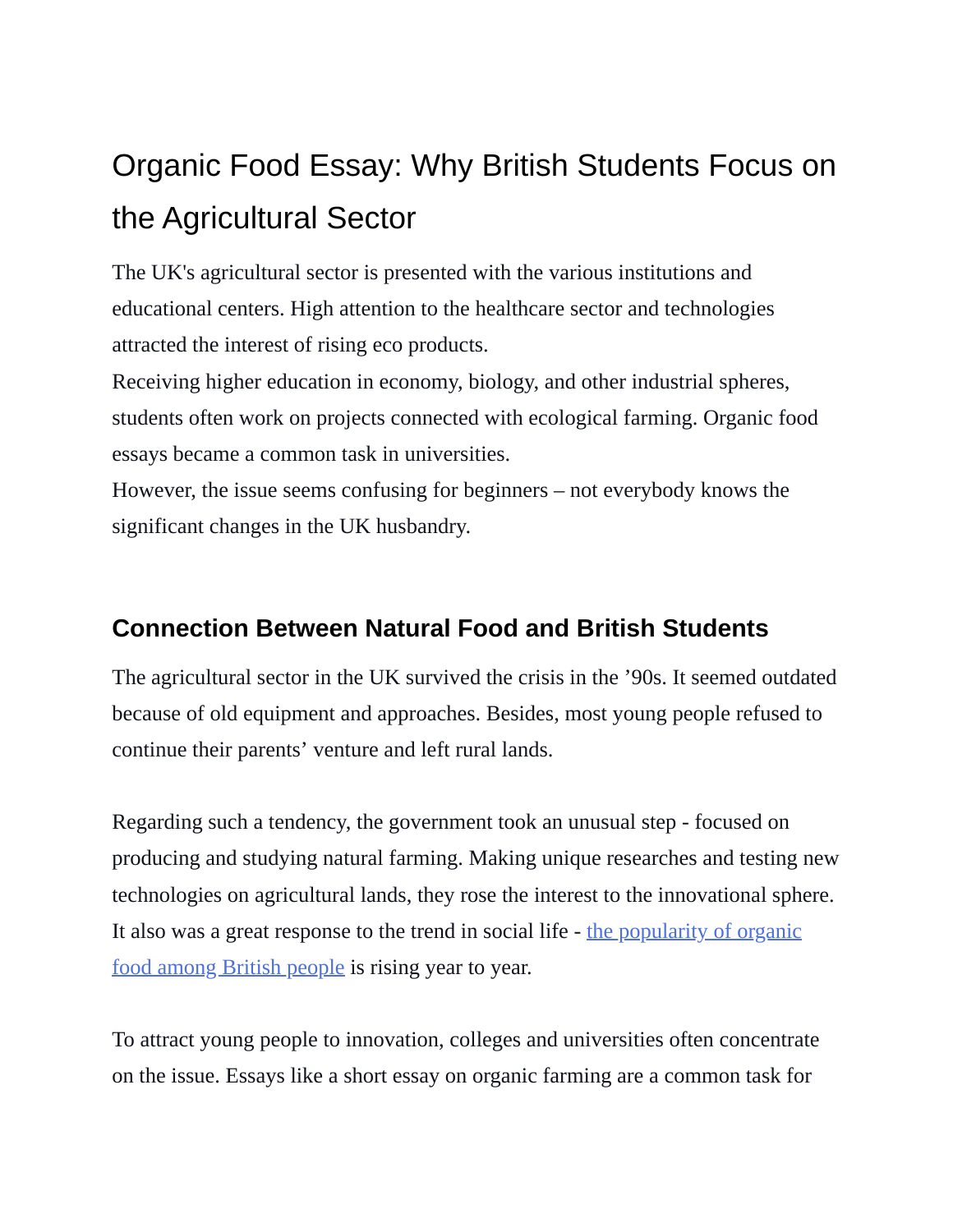scholars of various professions.

#### **Writing Organic Foods Essay: Get the Details**

The main requirements for biological papers in UK colleges are the logical sequence of thoughts, strict structure, and reliable sources of data.

## **Actual Topics for Essays on Agriculture**

Since the rural sector is well-developed in England, it gives a variety of issues to discover.

In the Organic vs non-organic food essay, conventional products usually get a negative evaluation. Instead of an ordinary mindset, British students try to give an objective analysis of the issue. Whether the eco meal is a better alternative, or we only follow a fashionable tendency?

Another issue to talk about its influence of the eco products on stockbreeding, more appropriate for biologists and geneticists. Economy faculties analyze the impact of eco food on UK finances.

#### **How to Do a Qualitative Research**

Multiple research institutions and databases give students material for work. To produce academic work, one should use reliable sources, presented by the Government and official Institutions. It may be the Organic Studies Center in the Rosewarne, Oxford, and Cambridge online libraries, or official statistics websites.

The Organic Studies Centre (OSC) is part of Duchy College's Rural Business School and is based at the Rosewarne Campus. The Rural Business School has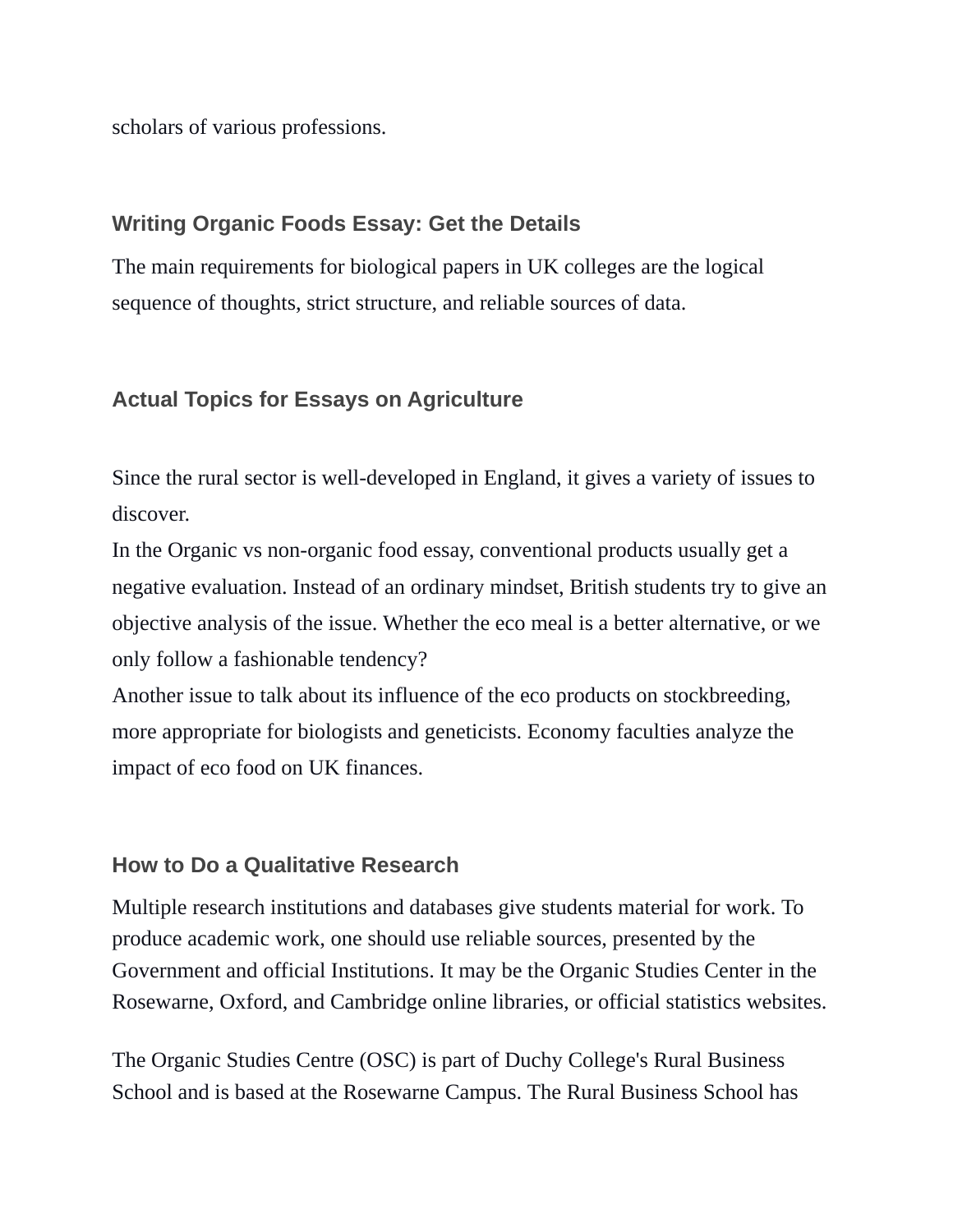been involved in organic research since 2001 when the OSC was formed.

The Centre was established to support farmer innovation and facilitate and encourage the participation of farmers in on-farm research activities, providing a facility for trials, demonstrations, training and research in organic agriculture.

## **Keeping the Structure**

However, all scholars have a standard structure to follow. It is essential for science papers – the topic requires logic and order.

- **Introduction.** An argumentative essay on organic food, the outline should include brief info concerning farming in Britain. Depending on the topic, talks about the industry, social tendencies, or biological data.
- **Body.** That's where academic researches start. Picking the information from different sources. The students should process it and deliver either new thought or evaluate the previous works.
- **Summary.** Organic vs inorganic food essay conclusion is a resume of given data. It may include practical advice on British farming, or give a scientific conclusion.

Such a structure is demanded by UK standards and gives the best performance in academic study.

## **How OSC Affects Essay Writing?**

The project of Duchy Colleges – Organic Studies Center, became a popular place for research, connected with eco-products and innovational stockbreeding. The impact of such an enterprise on UK education is massive. Hundreds of students turn to the researchers for their projects.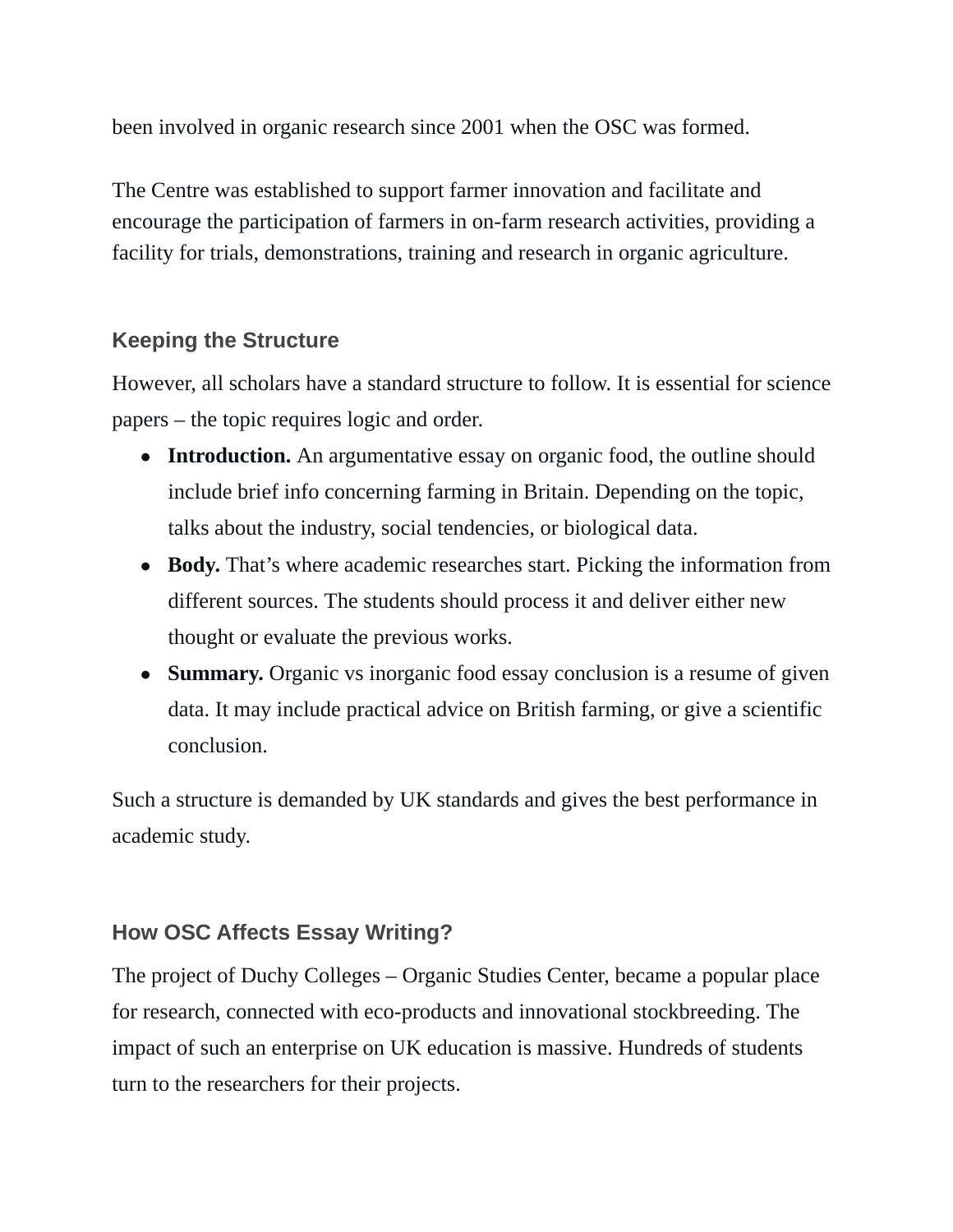#### **Eco Farm for Researches**

OCS is a project of Duchy College Business school which focuses on eco agriculture. It is located on the East-West of England – in the heart of the grazing sector. The establishment became a kind of demonstrative farm. A real rural land, it makes practical researches and experiments attract more and more students to join the study.

Nowadays, it presents several projects, useful for farmer essay writing:

#### ● **Animal Health and Welfare**

Natural veterinary focuses on the eco approach and complex examination of animals' wellness. The main principle is maintaining the natural ways, avoiding antibiotics, and synthetic chemicals for treatment.

## ● **Legume-Based Mixtures for Developing Fertility**

Refusing chemical fertilizers, scientists try to develop the quality of products. It is a national enterprise that changes the approach to agriculture. Such an issue is a popular topic for students' projects nowadays since it is connected with the general well-being of British people.

## ● **Planning the Healthcare of Dairy Herds to Minimize the Medicine Use**

Complex approach to healthcare is a common issue in medicine, genetics, and biology nowadays. The research gives essential data concerning the importance of healthcare, and statistics on the results.

## ● **The Low Carbon Farming**

It is a brand new approach to academic studies – the enterprise supports farmers and helps them to develop their lands. Plenty of people were attracted to support